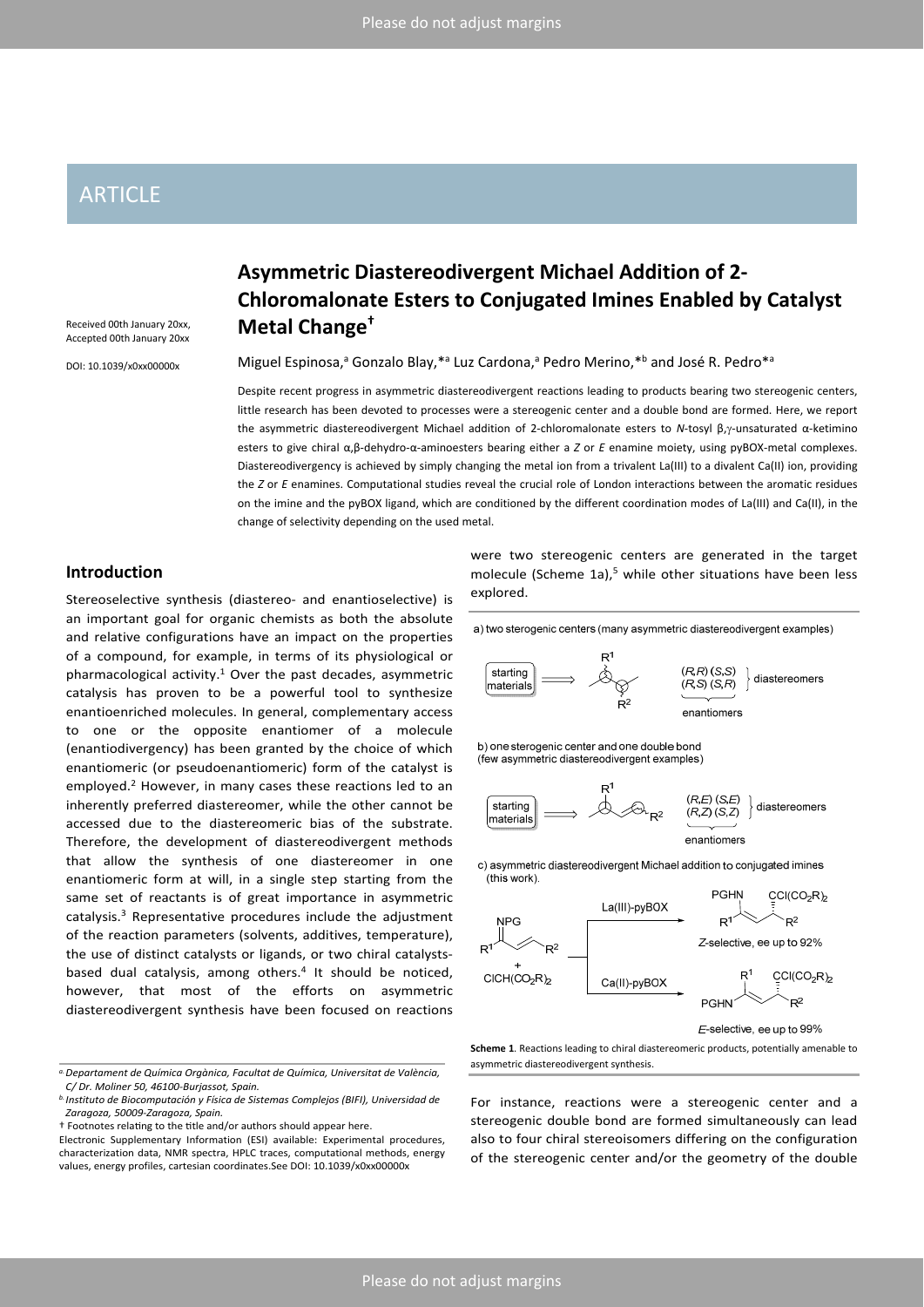bond (Scheme 1b). In such scenario the catalyst has to exert two distinct stereodifferentiation effects: By one hand it has to control the stereochemistry of a three-dimensional stereogenic center, responsible of the chirality, and on the other hand it has to control the geometry of a planar double bond, responsible for the formation of diastereomers (Scheme 1b).

Conjugate nucleophilic addition reactions to  $\alpha$ ,  $\beta$ -unsaturated imines are representative of this group of reactions (Scheme 1c), where a chiral carbon and an enamine double bond are formed (four chiral stereoisomers being possible). A number of enantioselective conjugate additions to these substrates have been reported in the literature, some of them diastereoselective, but none of them have been carried out in an asymmetric diastereodivergent manner. For instance, the groups of Carretero<sup>6</sup> and Palacios<sup>7</sup> have reported the enantioselective copper‐catalyzed conjugate addition of dialkylzinc reagents to  $\alpha$ , β-unsaturated imines to give the *Z* enamines with good diastereo‐ and enantioselectivity. Lee and Kim have reported a diastereo‐ and enantioselective conjugate addition of arylboronic acids to  $\beta$ , $\gamma$ -unsaturated  $\alpha$ -ketimino esters catalyzed by rhodium(I), $^8$  and the group of Leung has achieved the highly enantioselective hydrophosphination of  $α, β$ -unsaturated ketimines catalyzed by a chiral palladacycle,<sup>9</sup> both reactions yielding the *Z* enamines as the major isomers. Recently, Xu reported a diastereodivergent protosilylation of α,β‐unsaturated ketimines to give either the *E* or *Z* functionalized chiral allylsilanes. However, only the *E*‐isomer was obtained with good enantiomeric excesses, while the *Z*‐ isomer only could be obtained in racemic form.<sup>10</sup>

As a part of our research, we have reported the nondiastereodivergent enantioselective Michael reaction with *N*‐ sulfonylimines derived from chalcones<sup>11</sup> as well as the diastereodivergent but non‐enantioselective Mukaiyama‐ Michael addition of silyl enol ethers to *N*‐tosylimines derived from  $\beta$ ,  $\gamma$ -unsaturated  $\alpha$ -keto esters to give racemic  $\alpha$ ,  $\beta$ dehydro‐α‐aminoesters.12 α,β‐Dehydroaminoacid derivatives are non‐proteinogenic amino acids that are often found as structural subunits in natural products of different origin, and they also are intermediates in the synthesis of natural and unnatural  $\alpha$ -amino acids.<sup>13</sup> Some of them have shown antibiotic and other intriguing biological activities, which depend not only on their absolute stereochemistry but also on the *E*/*Z* configuration of the double bond of the dehydroaminoacid moiety.14 Herein we report the development of catalytic methods to achieve the enantioselective synthesis of chiral  $\alpha$ , $\beta$ -dehydroaminoesters with a defined *E* or *Z* geometry at the enamine double bond, with high enantiomeric excesses, via the asymmetric diastereodivergent Michael addition of malonic esters to β,γunsaturated  $\alpha$ -ketimino esters. To the best of our knowledge this is the only example of conjugate addition to unsaturated imines which is diastereodivergent and enantioselective for both diastereomers.

### **Results and discussion**

As part of our preliminary work on this subject, $15$  we performed the reaction of diethyl malonate 1 to *N*-tosyl β,γunsaturated  $\alpha$ -ketimino esters 2. We found that the complex of La(OTf)<sub>3</sub> and the diphenyl-pyBOX ligand **pyBOX1** promoted the enantioselective conjugate addition providing the chiral α,β‐dehydroaminoesters **3** with excellent yields, good diastereoselectivity favoring the *Z* enamines and good to high enantiomeric excesses. The reaction could be applied to imines having a substituted aromatic ring or a heterocycle attached to the double bond. Some representative examples are shown in Table 1.

**Table 1**. Enantioselective addition of diethyl malonate (1) to *N*-tosyl β, γ-unsaturated αketimino esters 2 catalyzed by La(OTf)<sub>3</sub>-pyBOX1.<sup>a</sup>

| CO <sub>2</sub> Et<br>CO <sub>2</sub> Et<br>1 | $\mathsf{R}^1$ | <b>NTs</b><br>CO <sub>2</sub> R <sup>2</sup><br>$\overline{2}$ | Ph    | pyBOX1<br>$La(OTf)_{3}$<br>4Å MS<br>$CH2Cl2$ , rt |    | Рh<br>EtO <sub>2</sub> C | R <sup>1</sup><br>EtO <sub>2</sub> C<br>$(S,Z)-3$ | <b>NHTs</b><br>$CO_2R^2$ |
|-----------------------------------------------|----------------|----------------------------------------------------------------|-------|---------------------------------------------------|----|--------------------------|---------------------------------------------------|--------------------------|
| entry                                         | 2              | R <sup>1</sup>                                                 | $R^2$ | t(h)                                              | 3  | yield (%) <sup>b</sup>   | $(E/Z)^c$                                         | ee $(Z)^d$               |
| $\mathbf{1}$                                  | 2a Ph          |                                                                | Et    | 18                                                | 3a | 94                       | 1:99                                              | 91                       |
| $\overline{2}$                                |                | $2b$ 4-MeC <sub>6</sub> H <sub>4</sub>                         | Et    | 39                                                | 3b | 99                       | 1:99                                              | 88                       |
| 3                                             |                | $2c$ 4-CIC6H <sub>4</sub>                                      | Et    | 30                                                | 3c | 97                       | 6:94                                              | 88                       |
| 4                                             |                | $2d$ 4-NO <sub>2</sub> C6H <sub>4</sub>                        | Et    | 72                                                | 3d | 99                       | 5:95                                              | 69                       |
| 5                                             |                | 2e 4-MeOC6H4                                                   | Et    | 39                                                | 3e | 99                       | 1:99                                              | 86                       |
| 6                                             | 2f             | $3 - CIC6H4$                                                   | Et    | 39                                                | 3f | 97                       | 1:99                                              | 90                       |
| 7                                             |                | $2g$ 3-NO <sub>2</sub> C <sub>6</sub> H <sub>4</sub>           | Et    | 72                                                | 3g | 99                       | 7:93                                              | 52                       |
| 8                                             |                | $2h$ 3-MeOC6H <sub>4</sub>                                     | Et    | 43                                                | 3h | 91                       | 7:93                                              | 88                       |
| 9                                             | 2i             | $2$ -ClC <sub>6</sub> H <sub>4</sub>                           | Et    | 72                                                | 3i | 99                       | 2:98                                              | 95                       |
| 10                                            | 2i             | $2-NO2C6H4$                                                    | Et    | 120                                               | 3i | 95                       | 29:71                                             | 20                       |
| 11                                            | 21             | 2-furanyl                                                      | Et    | 63                                                | 31 | 93                       | 2:98                                              | 84                       |
| 12                                            | 2m Ph          |                                                                | Me    | 21                                                | 3m | 99                       | 1:99                                              | 87                       |
| 13                                            | $2n$ Ph        |                                                                | iPr   | 20                                                | 3n | 98                       | 1:99                                              | 89                       |

<sup>a</sup> Reaction conditions: **1** (0.6 mmol), **2** (0.25 mmol), **pyBOX1** (0.025 mmol), La(OTf)<sub>3</sub> (0.025 mmol), 4 Å MS (110 mg), solvent (2.2 mL), rt. Results taken from ref. 14.  $b$  Yield of isolated product.  $c$  Determined by <sup>1</sup>H NMR.  $d$  Only for the major *Z* diastereomer. Determined by HPLC with chiral stationary phases.

To extend the scope and potential application of the method, we undertook the study of the reaction of dialkyl 2‐ chloromalonates and ketimino esters, which provides highly functionalized chloro‐enamino esters (Scheme 2).‡ The introduction of highly functionalized fragments into an organic molecule is of paramount importance in organic synthesis since this allows increasing the possibilities of further functional or structural modifications in later stages of the synthetic sequence.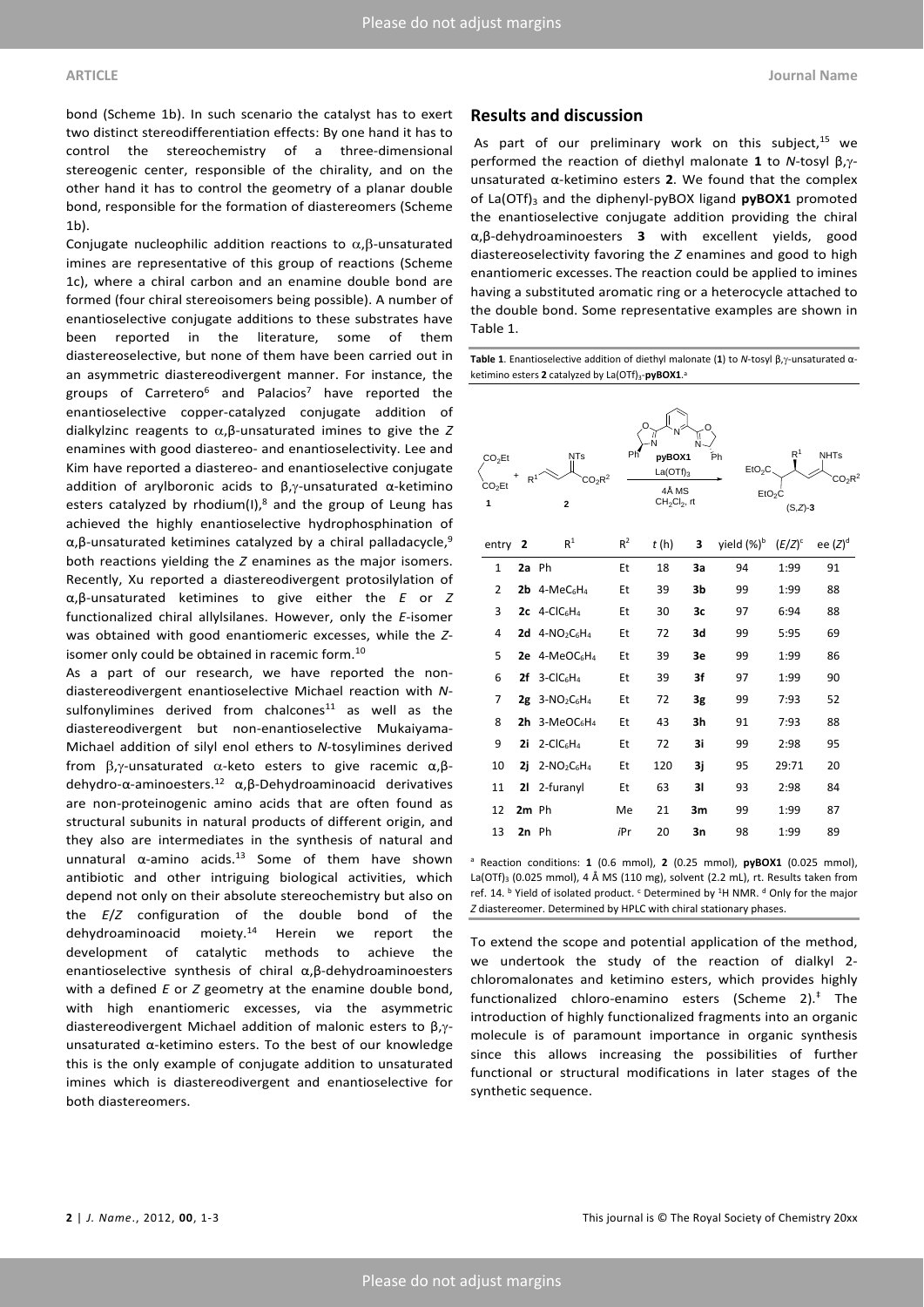

**Scheme 2.** Conjugate addition of 2‐chloromalonate esters to *N*‐tosyl imines derived from  $β, γ$ -unsaturated  $α$ -keto esters, and ligands used in this study.

#### **La(III)‐Catalyzed reaction. Synthesis of** *Z***‐Enamines**

The conditions previously developed for the addition of diethyl malonate with the La(OTf)<sub>3</sub>-pyBOX1 catalyst were initially applied to the reaction between diethyl 2‐chloromalonate (**4**) ‡ and imine **2a**, which led to the *Z*‐enamine **5a** with high dr (3:97) and 82% ee (Table 2, entry 1).

**Table 2**. Enantioselective addition of diethyl 2‐chloromalonate (**4**) to imine **2a** catalyzed by pyBOX-La(OTf)<sub>3</sub> complexes.<sup>a</sup>

| O<br>EtO<br>СI | O<br><b>OEt</b><br>$\ddot{}$<br>Ph | <b>NTs</b> | CO <sub>2</sub> Et | $M(OTf)_{n}$<br>ligand<br>4 Å MS, CH <sub>2</sub> Cl <sub>2</sub> | O<br>EtO<br><b>CI</b><br>EtO | Ph                  | <b>NHTs</b><br>CO <sub>2</sub> Et |
|----------------|------------------------------------|------------|--------------------|-------------------------------------------------------------------|------------------------------|---------------------|-----------------------------------|
| 4              |                                    | 2a         |                    |                                                                   |                              | 5a                  |                                   |
| entry          | ligand                             | t(h)       | $T(^{\circ}C)$     | yield (%) <sup>b</sup>                                            | $(E:Z)^c$                    | ee (%) <sup>d</sup> |                                   |
| 1 <sup>e</sup> | pyBOX1                             | 16         | rt                 | 97                                                                | 3:97                         | 82                  | R, Z                              |
| $\overline{2}$ | pyBOX1                             | 14         | rt                 | 92                                                                | 3:97                         | 82                  | R, Z                              |
| 3              | pyBOX2                             | 19         | rt                 | 89                                                                | 4:96                         | 22                  | R,Z                               |
| 4              | pyBOX3                             | 16         | rt                 | 88                                                                | 9:91                         | 16                  | R, Z                              |
| 5              | pyBOX4                             | 39         | rt                 | 90                                                                | 7:93                         | 3                   | R, Z                              |
| 6              | pyBOX5                             | 40         | rt                 | 87                                                                | 7:93                         | 44                  | R, Z                              |
| 7              | pyBOX6                             | 40         | rt                 | 91                                                                | 8:92                         | 41                  | R, Z                              |
| 8              | pyBOX7                             | 16         | rt                 | 92                                                                | 7:93                         | 46                  | R, Z                              |
| 9              | pyBOX8                             | 43         | rt                 | 92                                                                | 10:90                        | 13                  | S,Z                               |
| 10             | pyBOX9                             | 16         | rt                 | 93                                                                | 2:98                         | 82                  | S,Z                               |
| 11             | pyBOX1                             | 40         | 0                  | 89                                                                | 5:95                         | 82                  | R, Z                              |
| 12             | pyBOX9                             | 22         | 0                  | 93                                                                | 3:97                         | 83                  | S,Z                               |
| 13             | pyBOX9                             | 40         | $-10$              | 83                                                                | 8:92                         | 86                  | S,Z                               |
| $14^{e,f}$     | BOX1                               | 16         | rt                 | 86                                                                | 90:10                        | 77                  | S,E                               |

<sup>a</sup> Reaction conditions: **4** (0.187 mmol), **2a** (0.125 mmol), **pyBOX** (0.0125 mmol), La(OTf)3 (0.0125 mmol), 4 Å MS (110 mg), CH<sub>2</sub>Cl<sub>2</sub> (1.1 mL). <sup>b</sup> Yield of isolated product. <sup>c</sup> Determined by <sup>1</sup>H NMR. d Only for the major diastereomer. Determined by HPLC analysis with chiral stationary phases. <sup>e</sup> Reaction carried out with 0.3 mmol of 4, 0.125 mmol of 2a. <sup>f</sup> Reaction carried out with Cu(OTf)<sub>2</sub> instead of La(OTf)3.

It was also found that the amount of diethyl 2‐chloromalonate could be reduced to 1.5 equivalents without any noticeable

effect (Table **2**, entry 2). Different pyBOX ligands were then tested. All of them led to poorer results than **pyBOX1** (Table 2, entries 3‐9) except **pyBOX9,** which performed similarly (Table 2, entry 10). A decrease in the reaction temperature in the presence of **pyBOX1** or **pyBOX9** had little impact on the enantioselectivity, although the **pyBOX9** complex seemed to be slightly more active (Table 2, entries 11 and 12). Decreasing the temperature to ‐10 °C improved the ee up to 86% (Table 2, entry 13).

**PyBOX1** complexes with other trivalent metal triflates such as  $Yb(OTf)_{3}$ , Sc(OTf)<sub>3</sub> or In(OTf)<sub>3</sub> were also assessed but proved to be inactive and did not yield enamine **5a**. Furthermore, while performing this study, we also tested the Cu(OTf)<sub>2</sub>-BOX1 complex as catalyst, which allowed obtaining compound **5a** in 86% yield after 16 h. Quite surprisingly, the *E*‐ instead of the *Z*‐ enamine was obtained as the major diastereomer with this catalyst, although with moderate 73% ee (Table 2, entry 14). With the optimized conditions in hand (Table 2, entry 13), we proceeded to study the scope of this reaction with a number of unsaturated imines **2** (Table 3).

**Table 3**. Enantioselective addition of dialkyl 2‐chloromalonates to unsaturated imines **2** catalyzed by La(OTf)<sub>3</sub>-pyBOX9.<sup>8</sup>

| Ph,<br>NTs<br>Pĥ<br>CO-R<br>$CO_2R^2$<br>2<br>4, $R = Et$<br>$6. R = Me$ |   |    |          |                                                      |  |       | $E^1$<br><b>NHTs</b><br>pyBOX9<br>RO <sub>2</sub> C<br>La(OTf),<br>RO <sub>2</sub> C<br>СI<br>4À MS<br>CH <sub>2</sub> Cl <sub>2</sub> , -10 °C<br>$(S, Z)$ -5, R = Et<br>$(S.Z - 7, R = Me)$ |              |                                      |       |    |  |
|--------------------------------------------------------------------------|---|----|----------|------------------------------------------------------|--|-------|-----------------------------------------------------------------------------------------------------------------------------------------------------------------------------------------------|--------------|--------------------------------------|-------|----|--|
| entry                                                                    |   | R  |          | R <sup>1</sup>                                       |  | $R^2$ | t(h)                                                                                                                                                                                          |              | yield $(\%)^b$ $(E:Z)^c$ ee $(\%)^d$ |       |    |  |
| $\mathbf{1}$                                                             | 4 | Et | 2a Ph    |                                                      |  | Et    | 40                                                                                                                                                                                            | 5a           | 83                                   | 8:92  | 86 |  |
| 2                                                                        | 4 | Et |          | $2b$ 4-MeC <sub>6</sub> H <sub>4</sub>               |  | Et    | 94                                                                                                                                                                                            | 5b           | 89                                   | 5:95  | 86 |  |
| 3                                                                        | 4 | Et |          | $2c$ 4-CIC <sub>6</sub> H <sub>4</sub>               |  | Et    | 91                                                                                                                                                                                            | 5c           | 89                                   | 6:94  | 86 |  |
| 4                                                                        | 4 | Et |          | 2d $4-NO_2C_6H_4$                                    |  | Et    | 42                                                                                                                                                                                            | 5d           | 93                                   | 2:98  | 87 |  |
| 5                                                                        | 4 | Et |          | $2e$ 4-MeOC <sub>6</sub> H <sub>4</sub>              |  | Et    | 90                                                                                                                                                                                            | 5e           | 99                                   | 4:96  | 86 |  |
| 6                                                                        | 4 | Et |          | $2f$ 3-CIC <sub>6</sub> H <sub>4</sub>               |  | Et    | 91                                                                                                                                                                                            | 5f           | 91                                   | 11:89 | 82 |  |
| 7                                                                        | 4 | Et |          | $2g$ 3-NO <sub>2</sub> C <sub>6</sub> H <sub>4</sub> |  | Et    | 40                                                                                                                                                                                            | 5g           | 99                                   | 4:96  | 87 |  |
| 8                                                                        | 4 | Et |          | 2h $3-MeOC_6H_4$                                     |  | Et    | 67                                                                                                                                                                                            | 5h           | 99                                   | 24:76 | 85 |  |
| 9                                                                        | 4 | Et |          | $2i$ 2-CIC <sub>6</sub> H <sub>4</sub>               |  | Et    | 45                                                                                                                                                                                            | 5i           | 91                                   | 3:97  | 88 |  |
| 10                                                                       | 4 | Et | 2i       | $2-NO2C6H4$                                          |  | Et    | 69                                                                                                                                                                                            | 5i           | 99                                   | 6:94  | 88 |  |
| 11                                                                       | 4 | Et |          | $2k$ 2-MeOC <sub>6</sub> H <sub>4</sub>              |  | Et    | 63                                                                                                                                                                                            | 5k           | 99                                   | 1:99  | 87 |  |
| 12                                                                       | 4 | Et |          | 21 2-thiophenyl                                      |  | Et    | 40                                                                                                                                                                                            | 51           | 94                                   | 1:99  | 84 |  |
| 13                                                                       | 4 | Et | 2m Ph    |                                                      |  | Me    | 43                                                                                                                                                                                            | 5m           | 91                                   | 8:92  | 83 |  |
| 14                                                                       | 4 | Et | $2n$ Ph  |                                                      |  | iPr   | 43                                                                                                                                                                                            | 5n           | 84                                   | 2:98  | 92 |  |
| 15                                                                       | 4 | Et |          | 2o Me                                                |  | Et    | 48                                                                                                                                                                                            | $\mathbf{e}$ | $\qquad \qquad \blacksquare$         |       |    |  |
| 16                                                                       | 6 |    | Me 2a Ph |                                                      |  | Et    | 15                                                                                                                                                                                            | 7a           | 82                                   | 5:95  | 84 |  |

<sup>a</sup> Reaction conditions: **4** or **6** (0.187 mmol), **2** (0.125 mmol), **pyBOX9** (0.0125 mmol), La(OTf)<sub>3</sub> (0.0125 mmol), 4 Å MS (110 mg), CH<sub>2</sub>Cl<sub>2</sub> (1.1 mL), -10 °C. <sup>b</sup> Yield of isolated product. <sup>c</sup> Determined by <sup>1</sup>H NMR. <sup>d</sup> Determined by HPLC with chiral stationary phases.  $e$  No reaction was observed after the indicated time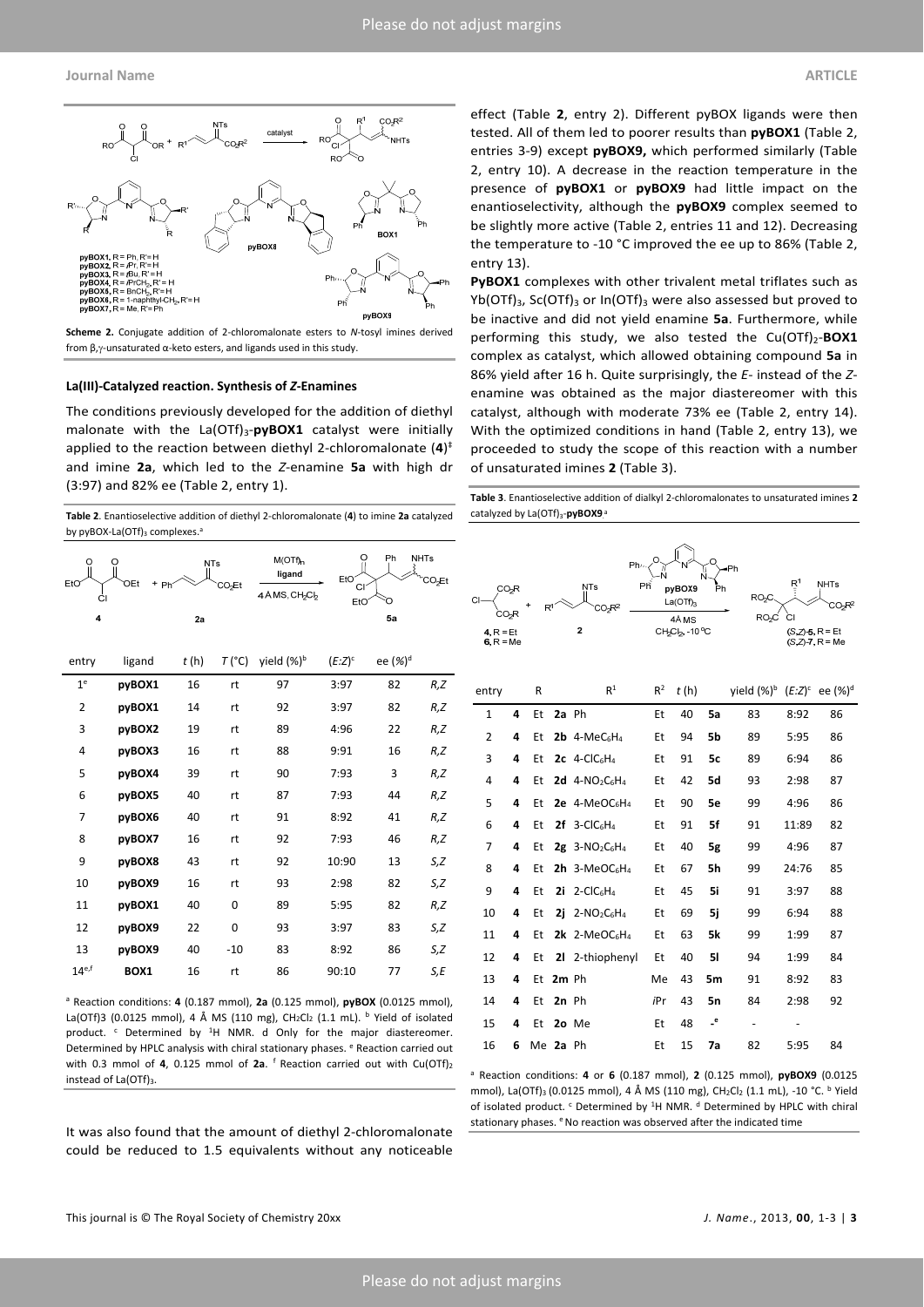The addition of diethyl 2‐chloromalonate (**4**) could be successfully achieved with a number of unsaturated imines having a substituted aromatic ring attached to the double bond ( $y$ -position). Excellent yields were obtained in all the cases regardless the position and electronic nature of the substituent on the aromatic ring (Table 3, entries 1‐11). The *Z*‐ isomer was obtained as the major one in all the cases with very high diastereoselectivity, which was a little bit lower with imines substituted with a 3‐chloro‐ or 3‐methoxyphenyl group (Table 3, entries 6 and 8). Enantiomeric excesses above 80% were obtained for the major diastereomer in all the cases. It is worth remarking that the presence of nitro groups did not lessen the stereoselectivity. The imine also allowed a 2‐ thiophenyl group attached to the double bond (Table 3, entry 12). A bulkier *i*Pr group at the ester moiety produced a rise in the enantiomeric excess up to 92% ee (Table 3, entry 14), while the methyl ester performed similarly to the ethyl derivative (Table 3, entry 13 *vs* entry 1). Imine **2o** bearing a methyl group attached to the double bond was also tested as reaction substrate (Table 3, entry 15). Unfortunately no Michael addition was observed after 48 hours, most probably due to tautomerization of imine **2o** to its dienamine form. Finally, dimethyl 2‐chloromalonate (**6**) was also tested giving similar results as diethyl 2-chloromalonate (Table 3, entry 16 *vs* entry 1).

#### **Ca(II)‐Catalyzed reaction. Synthesis of** *E***‐Enamines**

As it has been previously mentioned, the use of the Cu(OTf) $_{2}$ -**BOX1** instead of La(OTf)3‐**pyBOX9** in the reaction of **4** and **2a** produced a shift of diastereoselectivity towards the *E*‐enamine (Table 2, entry 14). Although (*E*)‐**5aa** was obtained only with fair enantioselectivity, this change of selectivity prompted us to check other catalysts based on divalent metals (Table 4).

**Table 4**. Enantioselective addition of diethyl 2‐chloromalonate (**4**) to imine **2a** catalyzed by complexes of divalent metal triflates.<sup>a</sup>

| O<br>EtO       | O<br>Ćl | OEt<br>$+$ Ph <sup><math>\sim</math></sup> |      | <b>NTs</b><br>CO <sub>2</sub> Et | $M(OTf)_{2}$<br>ligand<br>4 Å MS, CH <sub>2</sub> C <sub>b</sub> | O<br>EtO <sup>®</sup><br>СI<br>EtO | Ph<br>∩       | <b>NHTs</b><br>CO <sub>2</sub> Et |
|----------------|---------|--------------------------------------------|------|----------------------------------|------------------------------------------------------------------|------------------------------------|---------------|-----------------------------------|
|                | 4       |                                            | 2a   |                                  |                                                                  |                                    | 5a            |                                   |
| entry          | M       | ligand                                     | t(h) | $T(^{\circ}C)$                   | yield (%) <sup>b</sup>                                           | dr $(E/Z)^c$                       | ee $({\%})^d$ |                                   |
| 1 <sup>e</sup> | Cu      | BOX1                                       | 16   | rt                               | 86                                                               | 90:10                              | 77            | S,E                               |
| $\overline{2}$ | Mg      | BOX1                                       | 14   | rt                               | 91                                                               | 90:10                              | 91            | S,E                               |
| 3              | Zn      | BOX1                                       | 88   | rt                               | 69                                                               | 56:44                              | 72            | S,E                               |
| 4              | Ca      | pyBOX1                                     | 14   | rt                               | 89                                                               | 93:7                               | 96            | S,E                               |
| 5              | Ca      | pyBOX1                                     | 40   | 0                                | 95                                                               | 96:4                               | 98            | S,E                               |
| 6              | Ca      | pyBOX8                                     | 16   | 0                                | 88                                                               | 93:7                               | 94            | R,E                               |
| 7              | Ca      | pyBOX9                                     | 39   | 0                                | 97                                                               | 95:5                               | 95            | R,E                               |
| 8 <sup>f</sup> | Ca      | pyBOX1                                     | 25   | 0                                | 85                                                               | 96:4                               | 97            | S,E                               |

<sup>a</sup> Reaction conditions: **1a** (0.187 mmol), **2a** (0.125 mmol), ligand (0.0125 mmol), M(OTf)<sub>2</sub> (0.0125 mmol), 4 Å MS (110 mg), CH<sub>2</sub>Cl<sub>2</sub> (1.1 mL). <sup>b</sup> Yield of isolated product.<sup>c</sup> Determined by <sup>1</sup>H NMR.<sup>d</sup> Only for the major diastereomer. Determined by HPLC analysis with chiral stationary phases. <sup>e</sup> Reaction carried out with 0.3 mmol of **1a**/0.125 mmol of **2a**. <sup>f</sup> Reaction carried out with 0.00625 mmol of pyBOX1-Ca(OTf)<sub>2</sub>.

The **BOX1** complexes of Cu(II), Mg(II) and Zn(II) triflates, and the Ca(OTf)2‐**pyBOX1** were tested in the reaction of **4** and **2a** (Table 4, entries 1‐4). In all the cases the reaction showed *E*‐ selectivity, the Ca(OTf)<sub>2</sub>-**pyBOX1** catalyst giving the best result (Table 4, entry 4). Decreasing the temperature to 0 °C allowed further improvement of the stereoselectivity (Table 4, entry 5). The Ca(II) complexes with **pyBOX8** and **pyBOX9** (Table 4, entries 6 and 7) gave similar results to **pyBOX1**. Finally, it should be remarked that the catalyst load could be reduced to 5 mol % without a noticeable impact on the result (Table 4, entry 8). On the view of these results, further optimization was not considered necessary.

**Table 5**. Enantioselective addition of dialkyl 2‐chloromalonates to unsaturated imines **2** catalyzed by Ca(OTf)<sub>2</sub>-pyBOX1<sup>8</sup>

| CO <sub>2</sub> R<br>CO <sub>2</sub> R<br>4. $R = Et$<br>$6 R = Me$ |   | $\mathsf{R}^1$ | <b>NTs</b><br>CO <sub>2</sub> R <sup>2</sup><br>2 | Ph                                                        | pyBOX1<br>Ca(OTh)<br>4Å MS<br>CH <sub>2</sub> Cl <sub>2</sub> , 0 °C |                   | Рh | R <sup>1</sup><br>CO-R <sup>2</sup><br>RO <sub>2</sub> C<br>NHT:<br>RO <sub>2</sub> C<br>$(S.E) - 5, R = Et$<br>$(S,E)-7, R = Me$ |      |    |
|---------------------------------------------------------------------|---|----------------|---------------------------------------------------|-----------------------------------------------------------|----------------------------------------------------------------------|-------------------|----|-----------------------------------------------------------------------------------------------------------------------------------|------|----|
| entry                                                               |   | R              | $\overline{2}$                                    | R <sup>1</sup>                                            | $R^2$                                                                | t(h)              |    | yield $({\%})^b$ $(E/Z)^c$ ee $({\%})^d$                                                                                          |      |    |
| 1                                                                   | 4 | Et             | 2a Ph                                             |                                                           | Et                                                                   | 25                | 5a | 85                                                                                                                                | 96:4 | 97 |
| $\overline{2}$                                                      | 4 | Et             |                                                   | $2b$ 4-MeC <sub>6</sub> H <sub>4</sub>                    | Et                                                                   | 38                | 5b | 94                                                                                                                                | 96:4 | 98 |
| 3                                                                   | 4 | Et             |                                                   | 2c $4$ -ClC $6H_4$                                        | Et                                                                   | 39                | 5c | 95                                                                                                                                | 95:5 | 98 |
| 4                                                                   | 4 | Et             |                                                   | 2d $4-NO_2C_6H_4$                                         | Et                                                                   | 23                | 5d | 99                                                                                                                                | 92:8 | 98 |
| 5                                                                   | 4 | Et             |                                                   | $2e$ 4-MeOC <sub>6</sub> H <sub>4</sub>                   | Et                                                                   | 38                | 5e | 99                                                                                                                                | 95:5 | 98 |
| 6                                                                   | 4 | Et             |                                                   | $2f$ 3-ClC <sub>6</sub> H <sub>4</sub>                    | Et                                                                   | 39                | 5f | 91                                                                                                                                | 95:5 | 98 |
| 7                                                                   | 4 | Et             |                                                   | $2g$ 3-NO <sub>2</sub> C <sub>6</sub> H <sub>4</sub>      | Et                                                                   | 40                | 5g | 99                                                                                                                                | 93:7 | 93 |
| 8                                                                   | 4 | Et             |                                                   | $2h$ 3-MeOC <sub>6</sub> H <sub>4</sub>                   | Et                                                                   | 44                | 5h | 98                                                                                                                                | 96:4 | 96 |
| 9                                                                   | 4 | Et             |                                                   | 2i 2-Cl $C_6H_4$                                          | Et                                                                   | 93                | 5i | 95                                                                                                                                | 95:5 | 98 |
| 10                                                                  | 4 | Et             |                                                   | <b>2i</b> 2-NO <sub>2</sub> C <sub>6</sub> H <sub>4</sub> | Et                                                                   | 44                | 5i | 98                                                                                                                                | 97:3 | 99 |
| 11                                                                  | 4 | Et             |                                                   | 2k 2-MeOC $_6$ H <sub>4</sub>                             | Et                                                                   | 63                | 5k | 99                                                                                                                                | 95:5 | 95 |
| 12                                                                  | 4 | Et             |                                                   | 21 2-thiophenyl                                           | Et                                                                   | 23                | 51 | 99                                                                                                                                | 97:3 | 97 |
| 13                                                                  | 4 | Et             | 2m Ph                                             |                                                           | Me                                                                   | 42                | 5m | 91                                                                                                                                | 96:4 | 98 |
| 14                                                                  | 4 | Et             | 2n Ph                                             |                                                           | iPr                                                                  | 66                | 5n | 84                                                                                                                                | 94:6 | 98 |
| 15                                                                  | 4 | Et             |                                                   | 2o Me                                                     | Et                                                                   | 48                | 50 | e                                                                                                                                 |      |    |
| 16                                                                  | 6 | Me             | 2a Ph                                             |                                                           | Et                                                                   | 15                | 7a | 92                                                                                                                                | 92:8 | 98 |
| 17                                                                  | 1 | Et             | 2a Ph                                             |                                                           | Et                                                                   | 100 <sub>3a</sub> |    | e                                                                                                                                 |      |    |

<sup>a</sup> 4 or 6 (0.187 mmol), 2 (0.125 mmol), pyBOX1 (0.00625 mmol), Ca(OTf)<sub>2</sub> (0.0125 mmol), 4 Å MS (110 mg),  $CH_2Cl_2$  (1.1 mL), 0 °C.  $^{\text{b}}$  Yield of isolated product.  $^{\text{c}}$ Determined by <sup>1</sup>H NMR. <sup>d</sup> Determined by HPLC with chiral stationary phases. <sup>e</sup> No reaction was observed after the indicated time

The optimal conditions established for the Ca(OTf)<sub>2</sub> catalyzed reaction (Table 4, entry 8) were applied to the reaction of chloromalonates with the same set of *N*‐tosyl imines **2** previously studied in the reaction catalyzed by  $La(OTf)_3$ . The results are shown in Table 5. In all the cases, products **5** were preferentially obtained as the *E*‐enamines with excellent yields, diastereomeric ratios and enantiomeric excesses, regardless of the electronic nature and substitution pattern of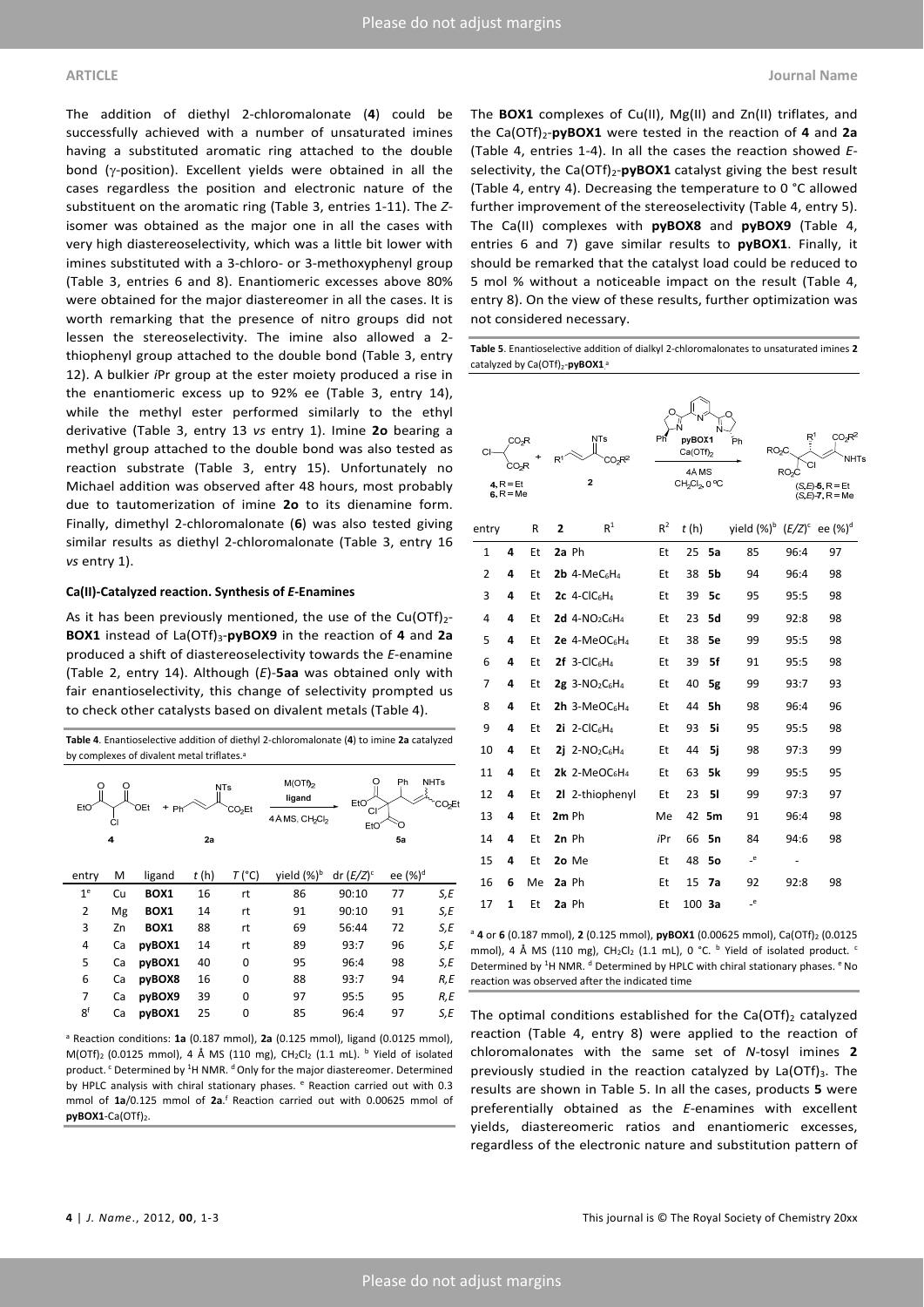the group attached to the double bond and the alkoxy group of the ester moiety. Also, the diastereomeric ratios and enantiomeric excesses were higher than those obtained in the reaction catalyzed by  $La(OTf)_3$  as a general trend.

After obtaining these results, we revisited the reaction between diethyl malonate (1) and  $\alpha$ , β-unsaturated *N*-tosyl iminoester **2a**. Unfortunately, no advance of the reaction was observed after 5 days at room temperature when it was attempted in the presence of the Ca(OTf)2‐**pyBOX1‐**catalyst (Table 5, entry 16), indicating the higher nucleophilicity of diethyl 2‐chloromalonate compared with diethyl malonate. Nonetheless, it should be noticed that access to (*E*)‐**3** compounds would be available through the addition of chloromalonates to imines **2** followed by hydrogenolysis of the C‐Cl bond (see Scheme 3b, below).

### **Synthetic transformations and determination of the stereochemistry of compounds 5**

We have performed some chemical modifications on compounds **5** to show the synthetic potential of the method, as well as to determine their absolute stereochemistry (Scheme 3). Hydrogenolysis of the C‐Cl bond could be achieved by homogeneous hydrogenation with the  $[Rh(COD)]BF_4$ -dppp complex without isomerization of the double bond nor erosion of the optical purity.§ Upon this treatment, compound **5a**, resulting from the La(III)‐**pyBOX9**‐catalyzed reaction, was converted into a new enamine **3a** (Scheme 3a). This enamine showed identical spectroscopic features but opposite optical rotation sign and chiral HPLC retention times as the product of known stereochemistry (*S,Z*)‐**3a** that results from the addition of diethyl malonate to imine **2a** under La(II)‐**pyBOX1** catalysis (Table 1, entry 1).15 Accordingly, we assigned the (*R,Z*) stereochemistry to enamine **3a** obtained in this way and the the (*S*,*Z*) stereochemistry§§ to the starting **5a** (Table 3, entry 1, Scheme 3a). Hydrolysis of (*R,Z*)‐**3a** by treatment with benzylamine gave ketone (*R*)‐**8** in 92% yield.

Once we have assigned the *Z* geometry to the double bond in compound **5a** obtained under La(III)‐**pyBOX9** catalysis we could assign the *E* geometry to enamine **5a** obtained with catalysis by Ca(OTf)<sub>2</sub>-pyBOX1. To determine its absolute stereochemistry, the hydrogenolysis/hydrolysis sequence was carried out to give again (*R*)‐**8** (Scheme 3b). This result indicated the (*S*,*E*) stereochemistry of the starting enamine **5a** (Table 5, entry 1, Scheme 3b).

The 1H NMR spectrum of compound (*R,Z*)‐**5a** showed a doublet at  $\delta$  5.07 ppm (d,  $J = 9.9$  Hz) corresponding to the allylic proton, while for (*S*,*E*)‐**5a** the signal corresponding to the allylic proton appeared at  $\delta$  5.62 ppm (d,  $J = 10.5$  Hz). This trend (C=CC*<sup>H</sup> E* >C=CC*<sup>H</sup> Z* ) was observed throughout the entire *E/Z* series of compounds **5**.

Besides the above transformations, we have achieved the reaction between (*E*)‐enamine (*S,E*)‐**5a** and hydroxylamine to give a chiral cyclopropane oxime **9** in 90% yield (Scheme 4). The reaction provided a single diastereomer without any loss of enantiomeric excess with respect to the starting material.







**Scheme 4.** Synthesis of a cyclopropane derivative from compound **5a**.

#### **Computational Investigations**

In order to gain some insight on the reaction mechanism and the origin of the stereoselectivity, some control experiments were performed (Scheme 5). Compounds (*Z*)‐**5a** and (*E*)‐**5a** were separately subjected to the optimized Ca(II)‐**pyBOX1** and La(III)-pyBOX9 conditions, respectively. In both cases, the starting material were recovered unaltered. These results ruled out the possibility of *E/Z* isomerization occurring after the C‐C bond formation and indicated that the reaction takes place under kinetic control.



La(III)-pyBOX complexes<sup>16</sup> as well as Ca(II)-pyBOX complexes<sup>17</sup> are well known chiral Lewis acids. In these complexes the metal center coordinates both the imine, enhancing its electrophilic character, and the malonate, favouring its enolization. Such a mode of action, activates both reaction partners and brings them to proximity. According to the stereochemical outcomes observed, the *Z*‐configuration of the double bond of products (*Z*)‐**5** in the La(III)‐catalyzed reaction indicates the preference of the unsaturated imines **2** to adopt an s-*cis* conformation in the transition state, while in the Cacatalyzed reaction imines **2** should adopt the s‐*trans* conformation to give the *E*‐enamine. The configuration of the stereogenic center in compounds **5** would be the resultant of both: a topological approach of the nucleophile dictated by the stereogenic center of the chiral pyBOX ligand, and the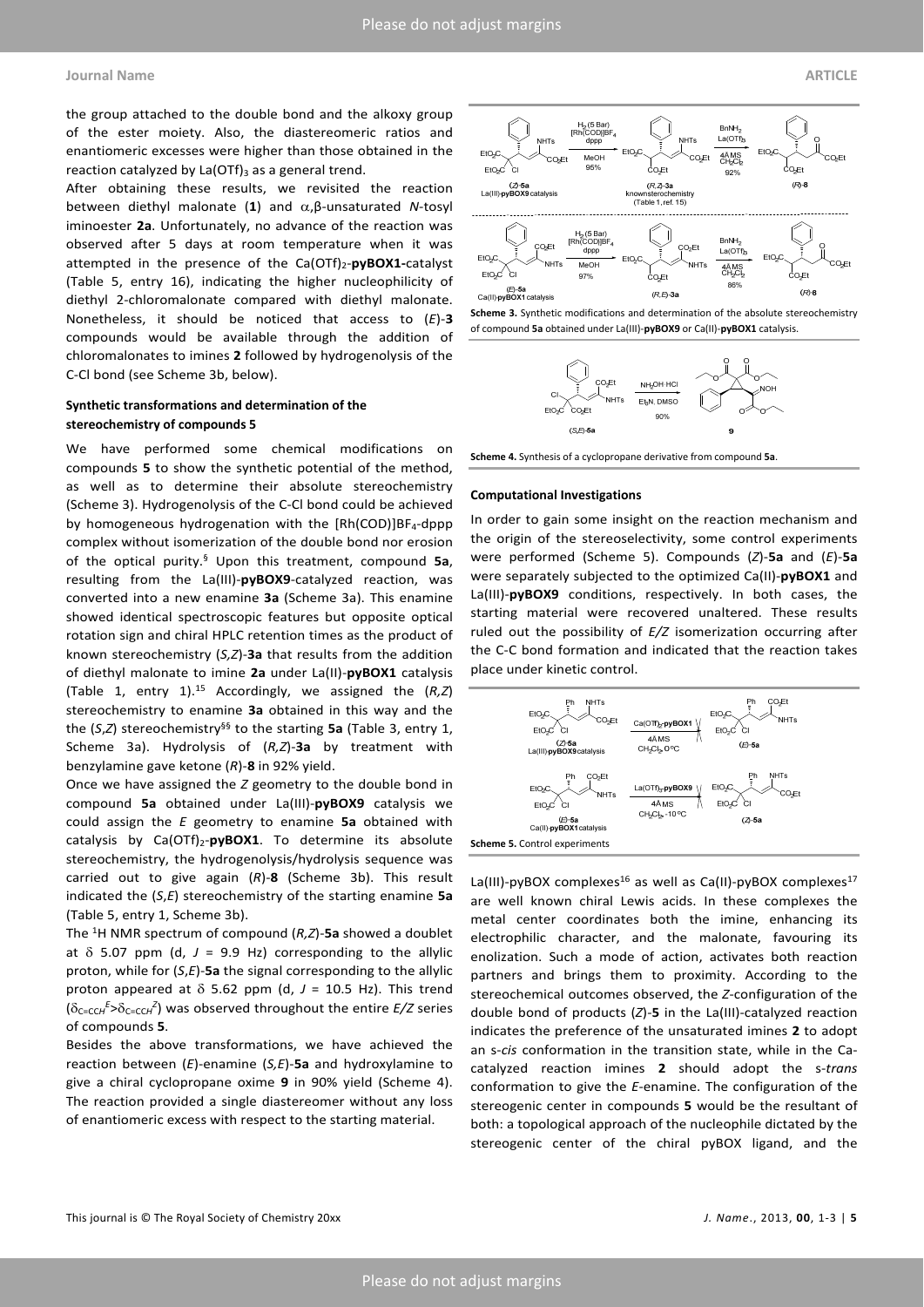conformation of the unsaturated imine dictated by the accommodation of the reacting species in the TS.

To explain these results, we have carried out computational studies comparing the reaction of diethyl chloromalonate (**4**) and imine **2a** under La(III) or Ca(II) catalysis. In order to prioritize the role of the metal on the stereochemistry, the study has been carried out using in both cases **pyBOX1** as the ligand (Table 2, entry 2 vs Table 4, entry 4).<sup>§§§</sup> The only approach considered was replacing the ethyl esters by the corresponding methyl esters. According to previously studied reactions catalyzed by pyBOX complexes, it is expected that after the formation of the catalytic species **CAT**, the reagents complex to the metal atom, through a barrierless process, leading to the starting encounter complex **EC** (Scheme 6). The number of triflate ligands is that required to keep **EC** neutral. We have calculated the corresponding cationic complexes and, in all cases, resulted less stable. Similarly, solvation with additional water molecules or an extra equivalent of substrate or product can be ruled out on the basis of the corresponding complexes are less stable. Accordingly, we assume a monotriflate complex for calcium and a bistriflate complex for lanthanum. Complex **EC** evolves through a transition state **TS** (the rate‐limiting step) to produce the final complex **FC** which releases the product **PR** regenerating the catalytic species **CAT** and closing the catalytic cycle. Four final complexes **FC** with configurations (*Z,R*), (*Z,S*), (*E,R*) and (*E,S*) leading to the corresponding products **PR** can be obtained. Although several encounter complexes can be formed, in agreement with the Curtin-Hammett principle, $18$  they are in equilibrium and the selectivity of the reaction will depend from the relative barriers of all the possible transition states **TS**. Accordingly, we studied computationally the process corresponding to the rate‐limiting step, i.e. the transformation of **EC** into **FC** through **TS**. Although the (*E*)‐imine is more stable than the (*Z*)‐imine (by 5.1 kcal/mol), there is a rapid equilibrium between both isomers of sulfinyl imines<sup>19</sup> so, in agreement to Curtin-Hammett's principle,18 the participation of the (*Z*)‐isomer cannot be discarded *a priori*. In consequence, to locate possible transition structures **TS** we initially worked with *N*‐Ms imines (R=Me) and defined approaches for (*E*)‐ and (*Z*)‐imines adopting s‐*cis* and s‐*trans* conformations between the imino and double bonds, by *Re* and *Si* faces. We considered three staggered orientations for each approach, thus being a total of twenty‐four approaches leading to the four different isomers that can be obtained (see Figure S1 in SI). Both reactions catalyzed by La(TfO)<sub>3</sub> and Ca(OTf)<sub>2</sub> were calculated. For this reduced model, the Boltzmann distributions of the 24 transition structures calculated for each catalyst indicated that, in both cases, the preferred isomer should be (*Z*,*S*)‐**FC** (97% for Ca‐catalyzed and 99% for La‐catalyzed). Clearly, this result does not reproduce the experimental observations but the real model bears at the imine nitrogen an aromatic group that might promote decisive London interactions, as observed in other asymmetric catalytic reactions.<sup>20</sup> Accordingly, the best approach leading to each isomer was selected and grown up to the real model, i.e.  $N$ -Ts imines (Scheme 5,  $R = 4$ -Me $C_6H_4$ ).



The four transition structures leading to the corresponding isomers for each reaction were located at b3lyp‐3dbj/def2svp level of theory (Figure 1). Calculation of energies at b3lypd3bj/def2tzvp/pcm=DCM level indicated that the preferred approach (92%) for the La‐catalyzed reaction was that leading to (*Z,R*)‐**FC** (precursor of (*Z,R*)‐**PR**) while for the Ca‐catalyzed reaction the preferred approach (99%) was that leading to (*E,S*)‐**FC** (precursor of (*E,S*)‐**PR**) as observed experimentally. Calculations also predict correctly the observed high, but not complete, selectivity observed for the La‐catalyzed reaction (Table 3, entry 1) as well as the essentially complete selectivity observed for the Ca‐catalyzed reaction (Table 5, entry 1). These results are in perfect agreement with the experimental observations and point out the importance of using real models without any restriction, particularly when aromatic residues are involved.20

The analysis of the optimized geometries of the transition structures revealed interesting features that justify the observed differences in energies. For both La‐ and Ca‐ catalyzed reactions the preferred transition state showed stabilizing London interactions between the *N*‐Ts group and one aromatic group of the catalyst. These London interactions were corroborated through a topological analysis of noncovalent interactions (NCI).<sup>21</sup> As illustrated in Figure 2, the preferred transition structure for the La‐catalyzed reaction showed a green surface characteristic of  $\pi$ , $\pi$ -interactions and that preferred for the Ca‐catalyzed reaction showed a surface typical of CH‐π interactions. The different coordination features of La and Ca due to their valence and number of triflate ligands accounts for the different geometries of the complexes induced by the above‐mentioned London interactions, resulting in different selectivity preferences.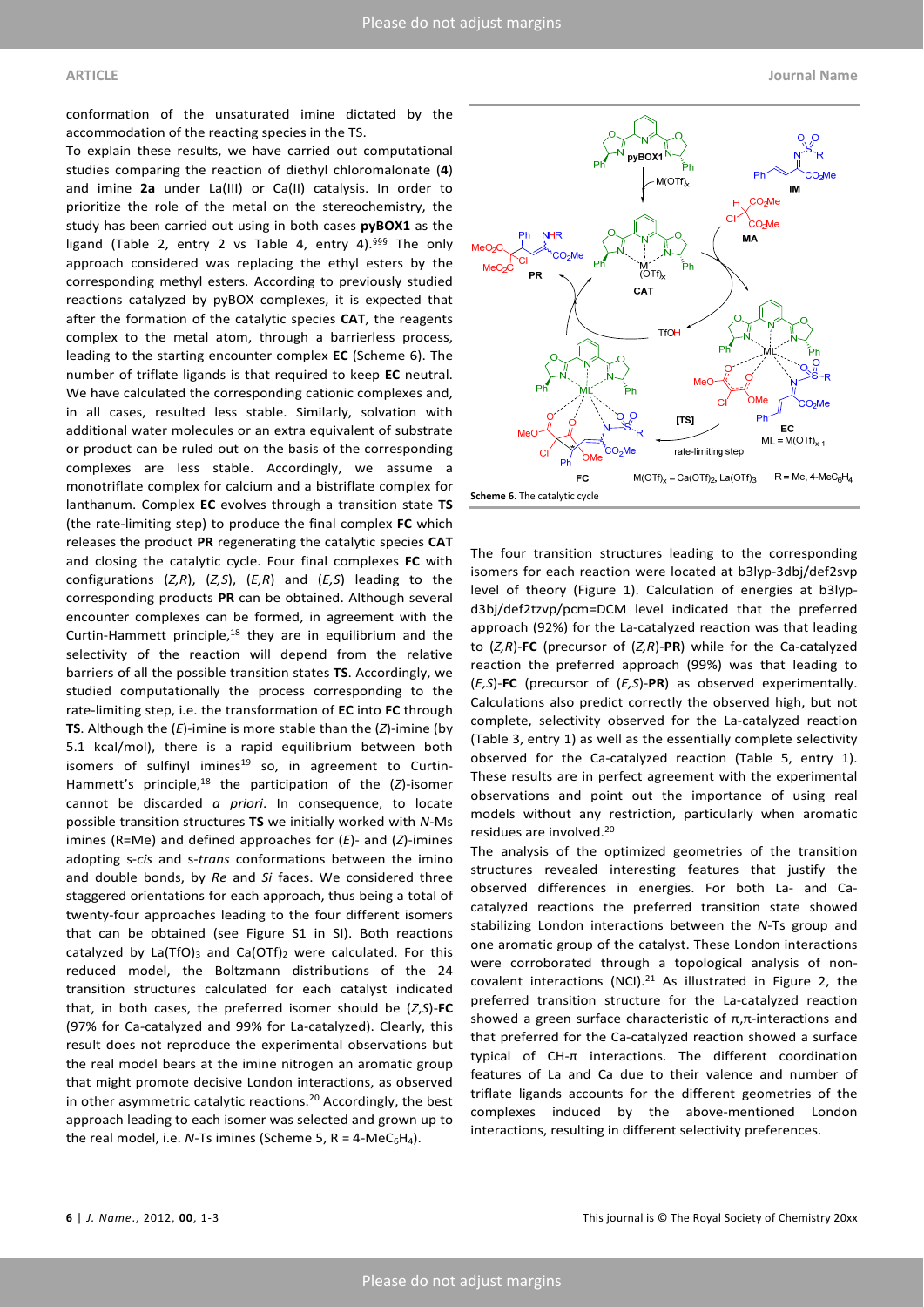

**Figure 1.** Transition structures for *N*‐Ts imines. **A**: La‐catalyzed. **B**: Ca‐catalyzed. Relative energies are given in kcal/mol. Percent values correspond to Boltzmann distribution.



**Figure 2**. NCI calculations for (*Z,Re*)‐**TS** (La‐catalyzed reaction) and (*E,Si*)‐**TS** (Ca‐catalyzed reaction

We also calculated the energy barrier of the reaction (for energy profiles, see Figure S2 in SI) and it was found to be of 5.0 kcal/mol for the La‐catalyzed reaction and 4.1 kcal/mol for the Ca-catalyzed reaction, in agreement with processes that take place smoothly at 0ºC. Moreover, calculations also predict a faster Ca‐catalyzed reaction with respect to the La‐catalyzed reaction. This result is also in an excellent agreement with the experimental observations (40 h for La-catalyzed reaction,

Table 3, entry 1; 25 h for Ca-catalyzed reaction, Table 5, entry 1).

## **Conclusions**

We have developed procedures for the asymmetric diastereodivergent conjugate addition of 2‐chloromalonate ester derivatives to *N*-tosylimines derived from β,γunsaturated α-keto esters to give chiral α,β-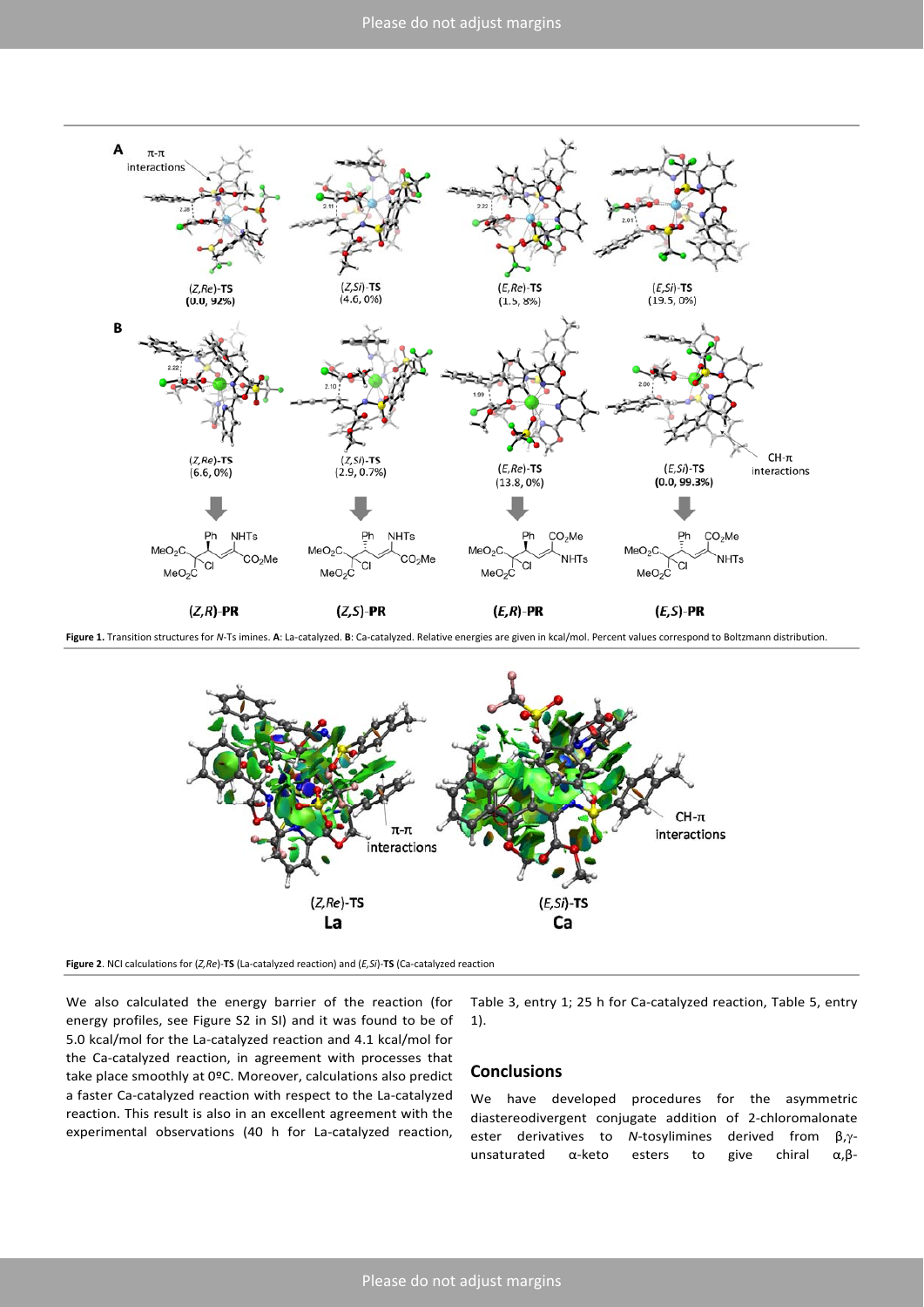dehydroaminoesters. Diastereoselectivity is simply achieved by changing the metal ion in the pyBOX complex catalyst. The addition of diethyl 2-chloromalonate catalyzed by La(OTf) $_3$ pyBOX‐complexes led to the corresponding dehydroaminoesters with the *Z*‐configuration at the double bond with high enantiomeric excesses. On the other hand, pyBOX-Ca(OTf)<sub>2</sub> complexes catalyzed the addition of diethyl 2chloromalonate favoring the formation of the dehydroaminoesters with the *E*‐configuration with excellent enantioselectivity. The computational study with the real model, i.e. considering the presence of an aromatic residue at the imine nitrogen correctly predicts the observed differences in both reactivity and selectivity between La‐catalyzed and Ca‐ catalyzed reactions. Crucial London interactions, revealed by topological NCI calculations, between that aromatic residue and those of the catalyst are decisive in the change of selectivity depending on the used metal. The observed differences in the interactions between the aromatic residues in Ca-catalyzed and La-catalyzed reactions are conditioned bythe different coordination modes which induce different preferred transition structures. According to these findings it is possible predict similar results for catalysts containing metals with the same valence and coordination sphere that La or Ca. Moreover, by combining the computational results of *N*‐Ms and *N*‐Ts imines is possible to predict a complete lack of selectivity of the former due to absence of stabilizing aromatic London interactions. Given the crucial role of London interactions between aromatic residues it might be also plausible that catalysts with alkyl groups at the place of phenyl groups could produce a reduced selectivity, even though other types of stabilizing London interactions between alkyl groups that may lead to different selectivities cannot be discarded.<sup>22</sup>

# **Conflicts of interest**

There are no conflicts to declare.

## **Acknowledgements**

Financial support from the Agencia Estatal de Investigación (AEI, Spanish Government) and Fondo Europeo de Desarrollo Regional (FEDER, European Union) (CTQ2017‐84900‐P and CTQ2016‐76155‐R) is acknowledged. Access to NMR and MS facilities from the Servei Central de Suport a la Investigació Experimental (SCSIE)‐UV is also acknowledged. The authors thankfully acknowledge the resources from the super‐ computers "Memento" and "Cierzo", technical expertise and assistance provided by BIFI‐ZCAM (Universidad de Zaragoza, Spain).

### **Notes and references**

‡ Initial experiments were conducted using diethyl 2‐ bromomalonate instead of diethyl 2‐chloromalonate. However, variable amounts of debrominated compound **3a** were obtained besides the expected Michael addition product **5'a** (structure as **5a** but Br instead of Cl). Product **3a** probably arises via bromide exchange between diethyl bromomalonate and compound **5'a**. See SI for this preliminary study with dialkyl bromomalonates.  $§$  Hydrogenolysis with H<sub>2</sub> on Pd/C or by treatment with PhSH led to considerable isomerization of the double bond.

§§ Please, note that the shift of configuration notation from compound **5a** to compound **3a** in Scheme 3 is due to the change of priority numbering of the substituents on the stereogenic center when applying the Cahn‐Ingold‐Prelog rules.

§§§§ This approach is based on the similar performance of the La(III)-pyBOX1 and La(III)-pyBOX9 (Table 2, entry 2 vs entry 10). It should be noted, however, that **pyBOX1** and **pyBOX9** have opposite configurations and they lead to different enantiomers.

- 1 a) A. S. Gross and M. Eichelbaum, *Adv. Drug Res.*, 1996, **28**, 1‐64; b) K. Jozwiak, W. J. Lough and I. W. Wainer, *Drug Stereochemistry: Analytical Methods and Pharmacology*, 3rd ed., CRC Press: 2012; c) *Foye's Principles of Medicinal Chemistry*, 7th Ed., (Eds.: T. L. Lemke, D. A. Williams, V. F. Roche, S. W. Zito), Lippincott Williams & Wilkins, Wolters Kluwer: Baltimore, 2013; d) *Chiral Drugs: Chemistry and Biological Action*, (Eds.: G.‐Q. Li, Q.‐D. You, J.‐F. Cheng), Wiley: Hobooken, 2011.
- 2 Comprehensive Chirality (Eds.: E. M. Carreira, H. Yamamoto), Elsevier Science, Amsterdam, 2012; Vols. 1‐9.
- 3 For first time postulation and conceptualization of stereodivergence see: a) M. Luparia, M. T. Oliveira, D. Audisio, F. Frébault, R. Goddard and N. Maulide, *Angew. Chem. Int. Ed.*, 2011, **50**, 12631; b) D. Audisio, M. Luparia, M. T. Oliveira, D. Klütt and N. Maulide, *Angew. Chem. Int. Ed.*, 2012, **51**, 7314.
- 4 For reviews, see: a) M. T. Oliveira, M. Luparia, D. Audisio, N. *Maulide, Angew. Chem, Int. Ed.*, 2013, **52**, 13149; b) M. Bihani and J. C.‐G. Zhao, *Adv. Synth. Catal*., 2017, **359**, 534; c) L. Lin and X. Feng, *Chem. Eur. J.*, 2017, **23**, 6464; d) G. Zhan, W. Du and Y.‐C. Chen, *Chem. Soc. Rev.*, 2017, **46**, 1675; e) S. Krautwald and E. M. Carreira, *J. Am. Chem. Soc.*, 2017, **139**, 5627; f) I. P. Beletskaya, C. Najera and M. Yus, *Chem. Rev.*, 2018, **118**, 5080.
- a) S. Krautwald, D. Sarlah, M. A. Schafroth and E. M. Carreira, *Science* 2013, **340**, 1065; b) M. Mechler and R. Peters, *Angew. Chem. Int. Ed.*, 2015, **54**, 10303; c) S. B. J. Kan, H. Maruyama, M. Akakura, T. Kano, K. Maruoka, *Angew. Chem. Int. Ed.* 2017, **56**, 9487; d) L. Zhang, H. Yuan, W. Lin, Y. Cheng, P. Li and W. Li, *Org. Lett.*, 2018, **20**, 4970; e) X. Huo, J. Zhang, J. Fu, R. He and W. Zhang, *J. Am. Chem. Soc.*, 2018, **140**, 2080; f) D. Kaldre, I. Klose and N. Maulide, *Science*, 2018, **361**, 664.
- 6 J. Esquivias, R. Gómez Arrayás and J. C. Carretero, *J. Org. Chem.*, 2005, **70**, 7451.
- 7 a) F. Palacios and J. Vicario, *Org. Lett.*, 2006, **8**, 5405. b) F. Palacios and J. Vicario, *Synthesis*, 2007, 3923.
- 8 a) A. Lee and H. Kim, *J. Am. Chem. Soc.*, 2015, *137*, 11250. b) A. Lee and H. Kim, *J. Org. Chem.*, 2016, **81**, 3520.
- 9 Y. Huang, R. J. Chew, S. A. Pullarkat, Y. Li and P. H. Leung, *J. Org. Chem.*, 2012, **77**, 6849.
- 10 B.‐C. Da, Q.‐J. Liang, Y.‐C. Luo, T. Ahmad and Y.‐H. Xu, *ACS Catal*., 2018, **8**, 6239.
- 11 a) M. Espinosa, G. Blay, L. Cardona, J. R. Pedro, *Chem. Eur. J.* 2013, **19**, 14861. b) M. Espinosa, G. Blay, L. Cardona, J. R. Pedro, *Chem. Eur. J.* 2013, **19**, 17632 (correction).
- 12 M. Espinosa, A. García‐Ortiz, G. Blay, L. Cardona, M. C. Muñoz and J. R. Pedro, *RSC Adv*., 2016, **6**, 15655.
- 13 a) U. Kazmaier, *Synthesis and Chemistry of α,β‐ Didehydroamino acids* In *Amino Acids, Peptides and Proteins in Organic Chemistry* (Ed. A. E. Andrew), Wiley‐VCH: Weinheim, Germany, 2009 Vol 2, pp 3. b) M. A. Blaskovich, In *Handbook on Syntheses of Amino Acids. General Route to Amino Acids*, A CS and Oxford University Press: New York,